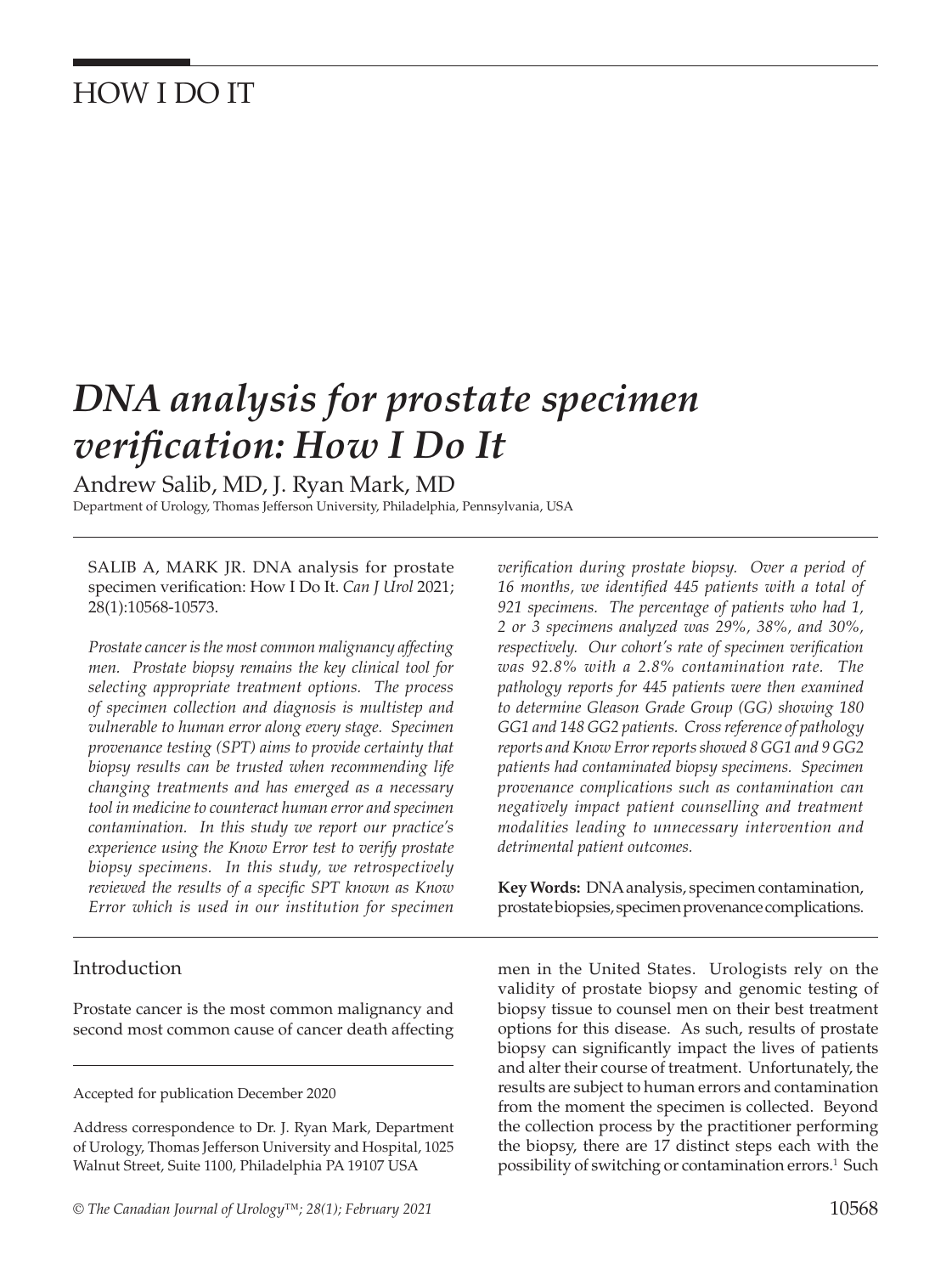errors have been publicized in the news with examples ranging from patient misdiagnosis to unnecessary surgeries and interventions.<sup>2,3</sup>

Errors of assigning the correct specimen to the correct patient have been termed specimen provenance complications (SPC) and are classified into three categories. Type 1 is the transposition of samples, or the switching of samples and patients. Type 2 is contamination of the sample with external DNA and type 3 is insufficient specimen quantity for diagnosis.<sup>4</sup> Type 1 and 2 tend to be the most consequential.

To counteract the detrimental consequences of misdiagnosis and specimen contamination, DNA analysis techniques have been implemented. Short tandem repeat (STR) analysis is one such technique which was first used in the field of forensics and is now utilized by pathology labs to verify specimen identity. STR analysis relies on DNA variations which are amplified using polymerase chain reaction (PCR) to match the patient to the sample.<sup>5</sup>

In this article, we discuss our experience with the commercially available STR analysis tool "Know Error" (P4 Diagnostix, Beltsville, MD, USA) to verify prostate biopsy samples. We outline our protocol for specimen handling and verification as well as discuss the rate of specimen provenance complications identified.

### Materials and methods

Prior to transrectal ultrasound guided prostate biopsy, informed consent is obtained from the patient. Using the commercially available Know Error test kit, a buccal swab is collected and placed in a sterile container that is pre-labeled with a unique barcode. This sample is sent separately to the P4 Diagnostix laboratory. Next,



**Figure 1.** Know Error clinical setup for prostate biopsy specimen collection. The kit contains components needed for biopsy collection and DNA testing buccal swab.

| Number of specimens | Number of patients |
|---------------------|--------------------|
| 1                   | 131                |
| 2                   | 167                |
| 3                   | 135                |
| 4                   | 10                 |
| 5                   | 1                  |
| 6                   | 1                  |
| Total               | 445                |
|                     |                    |

a standard 12-core prostate biopsy is performed and placed in separate formalin containers each with the same unique barcode and sent to our institution's pathology lab for evaluation, Figure 1.

If a specimen is positive for a malignancy, a piece of the tissue is sent to P4 Diagnostix for DNA cross verification to the buccal swab and to check the specimen for genetic contamination. In the event of a discrepancy, the clinician is notified of the error. A sample of the report generated is presented in Figure 2.

If the prostate specimen is positive for malignancy, P4 Diagnostix offers DNA sequencing known as Uroseq that tests for common germline mutations in prostate cancer tissue such as BRCA1, BRCA2, ATM, CHEK2, HOXB13, PALB2, RAD51D, MLH1, MSH2, MSH6, PMS2, and EPCAM. The final pathology reports of the prostate tissue are shared with P4 Diagnostix, so recommendations can be made to which patients would benefit from DNA sequencing in accordance with 2019 NCCN guidelines based on risk criteria and family history.<sup>6</sup>

All results from patients undergoing prostate biopsy at our institution who consented to specimen provenance with Know Error from a 16 month period were analyzed for specimen provenance complications. We share our incidence of SPCs and contamination of specimens as well as evaluate incidence where genomics testing would be impacted from DNA contamination.

#### Results

Our cohort included 447 patients with a total of 922 specimens. Even though the recommended number of specimens for analysis is two, patients had a variable number of specimens sent by the pathologist. Table 1 shows that the proportion of patients who had 1, 2 or 3 specimens sent was 29%, 38%, and 30%, respectively.

TABLE 1. **Total number of patients analyzed per number of specimens**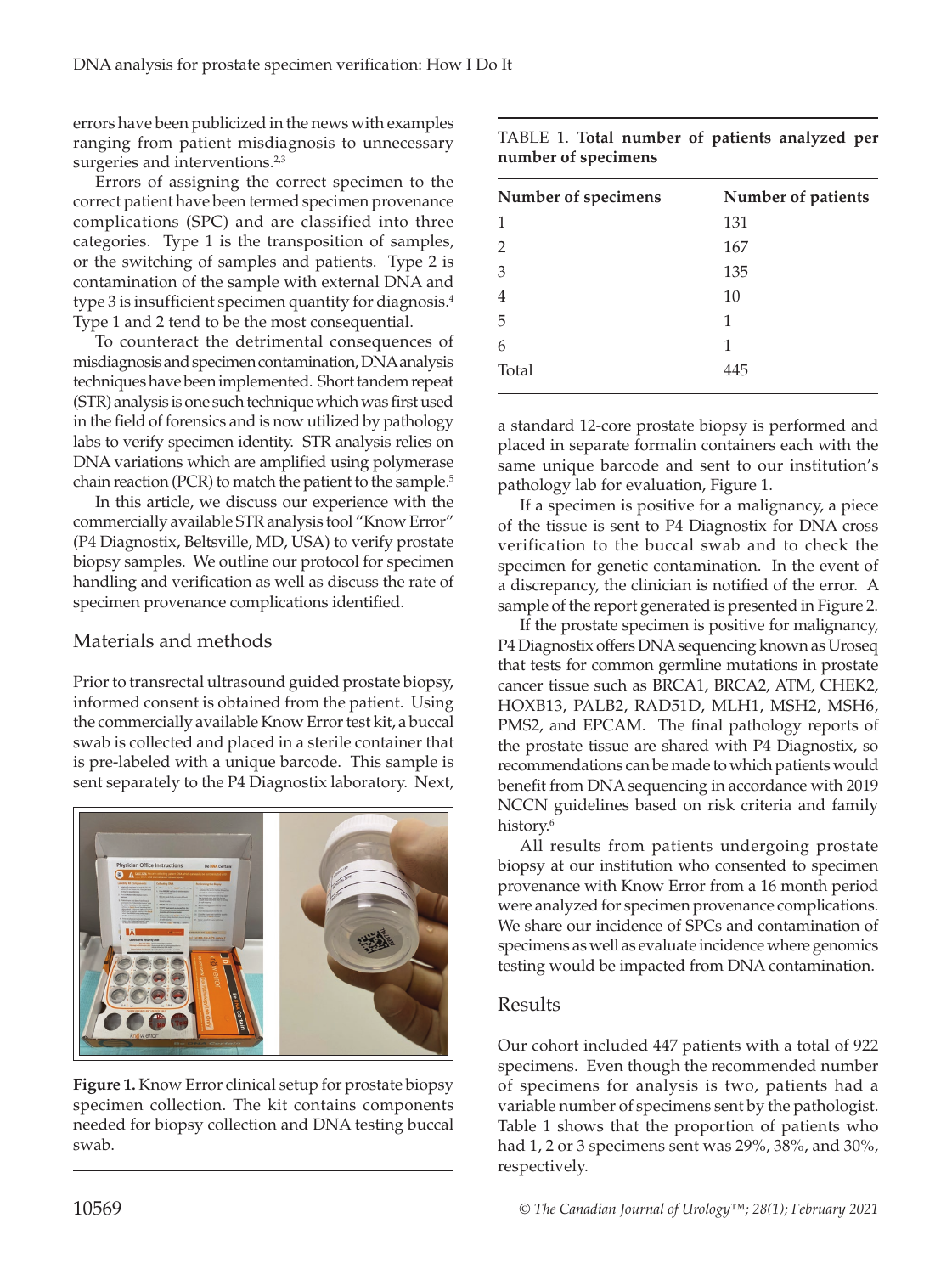

**Figure 2.** DNA specimen provenance assay report.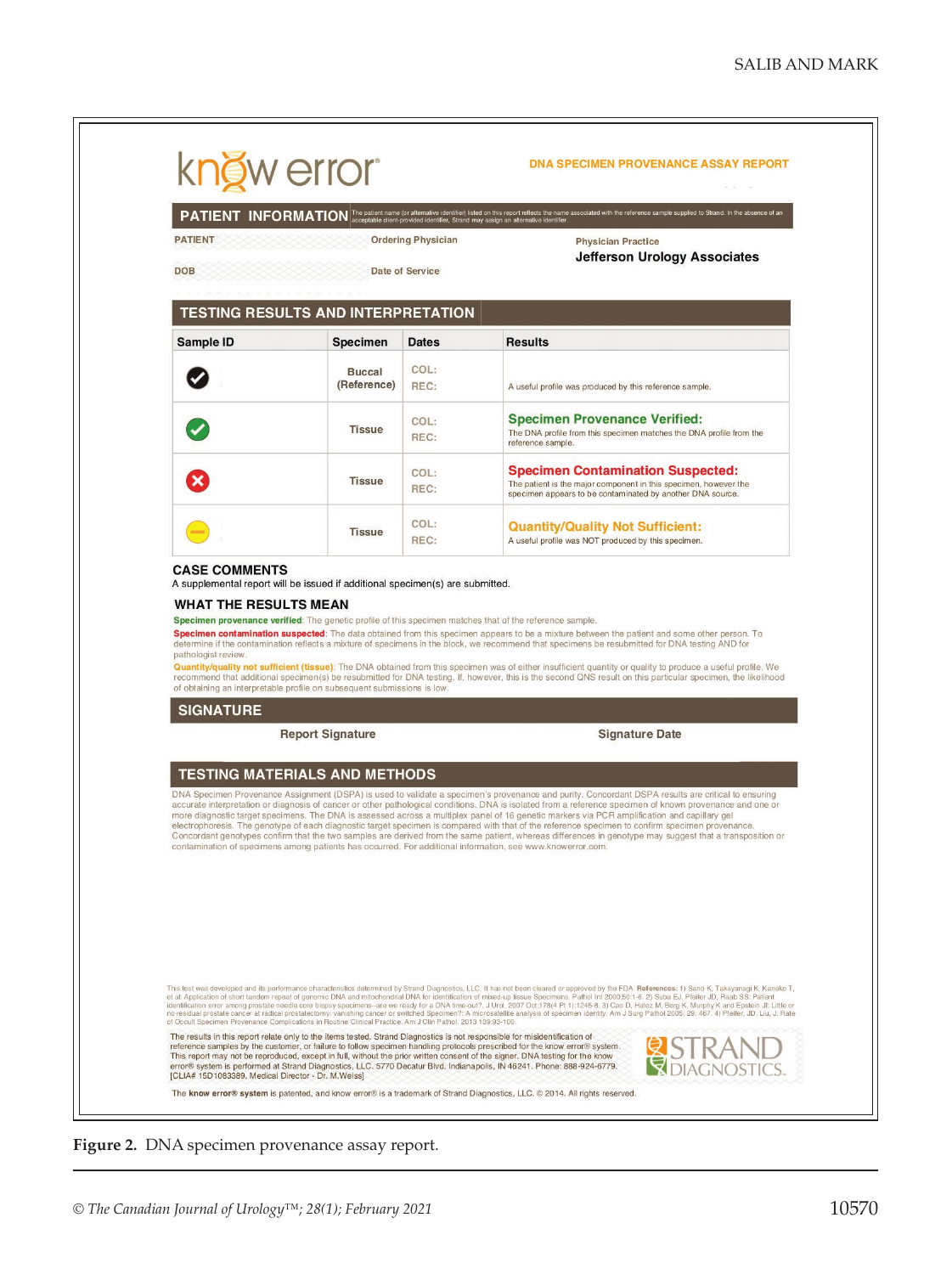| Number of specimens |
|---------------------|
| 855                 |
| 26                  |
| 40                  |
| 921                 |
|                     |

TABLE 2. **Number of specimens in relationship to specimen results** 

Table 2 shows the frequency of each result. In our cohort, we had a 92.8% rate of specimen verification, 2.8% rate of contamination, while 4.4% of specimens were insufficient for DNA verification analysis. Figure 3 shows the rate of verified and contaminated specimens found relative to the number of specimens analyzed. For patients with 1-3 specimens the rate of specimen verification was 97.7%, 93.1%, and 92.3% respectively with a significant drop in verification rate for those with 4 or more specimens (87.5%,80%, 50%). The rate of contamination showed an inverse relation with lower contamination rates in 1-3 specimens (0.76%, 2.4%, 2.7%) versus 4 or more specimens (7.5%, 20%, 33.33%).

| TABLE 3. Analysis of Gleason grade per patient |                    |
|------------------------------------------------|--------------------|
| Gleason grade                                  | Number of patients |
| $\mathbf{1}$                                   | 180                |
| $\mathfrak{D}$                                 | 148                |

3 29 4 39 5 43

Patient's charts were also examined for pathology results to determine the Gleason Grade Group (GG). Out of the 445 patients, 2 patients had negative biopsies, 4 patients were biopsies after radiation without recurrent disease, leaving 439 patients for analysis. In our cohort, 180 patients were GG1, 148 GG2, 29 GG3, 39 GG4 and 43 GG5, Table 3. Some of these patients with GG1 and GG2 cancers would have been candidates for genomic testing to determine their eligibility for active surveillance and we found 8 GG1 patients and 9 GG2 patients who had contaminated biopsy specimens which could have altered the accuracy of their results.



**Figure 3.** Rate of specimen verification and contamination per number sent.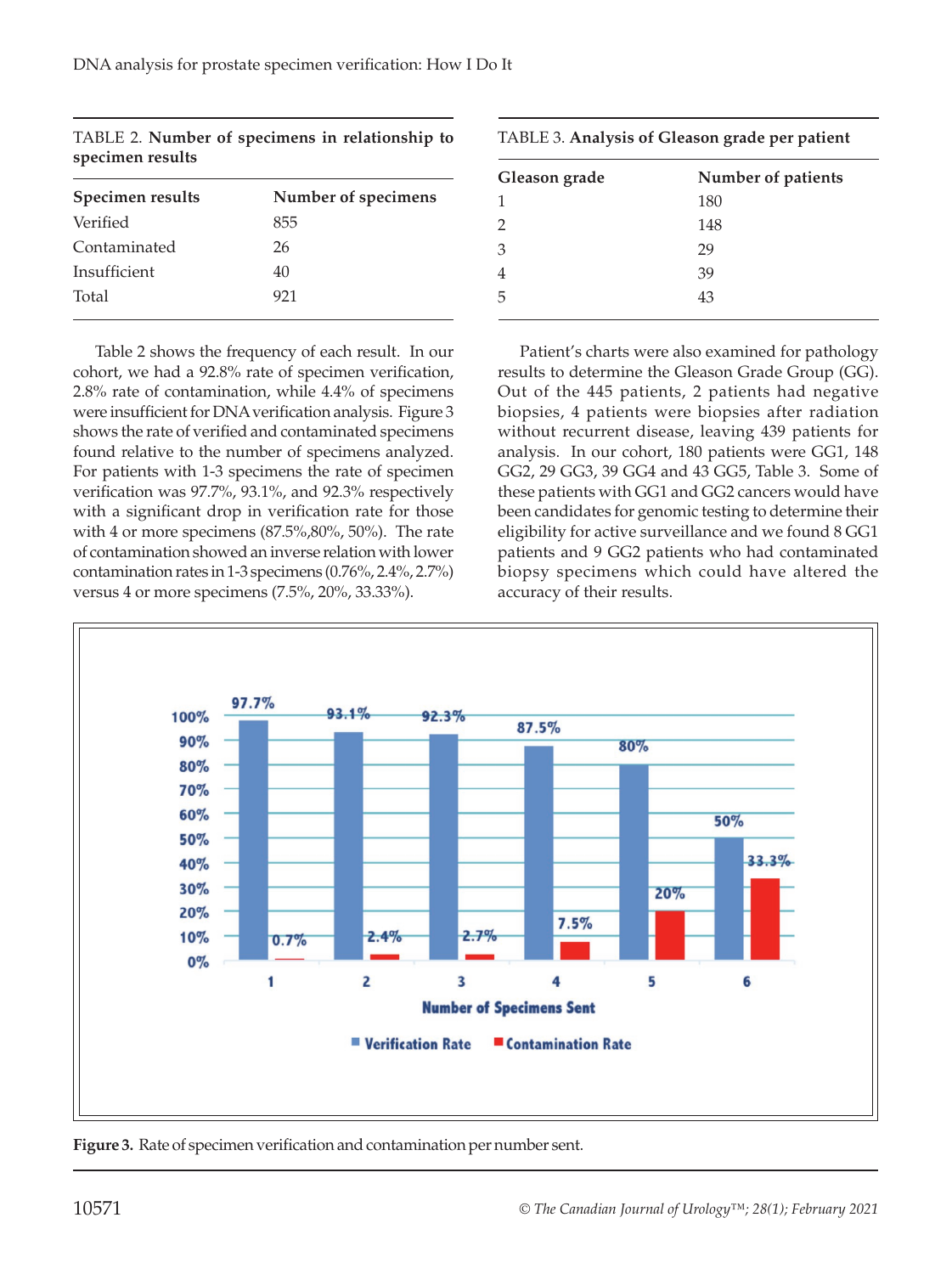#### **Discussion**

Prostate cancer is the most common solid tumor malignancy in men in the United States with diagnosis dependent on pathological analysis of biopsy specimens.<sup>7</sup> The accuracy of the collection and the handling of the specimens ensures the correct diagnosis and treatment. However, the process of tissue collection and analysis is vulnerable to human error during all the steps of specimen handling.<sup>8</sup> Suba et al performed a root cause analysis of 3 cases of prostate cancer where type I errors occurred.<sup>8</sup> The authors introduce the idea of "DNA timeout '' similar to a surgical timeout prior to procedures; a DNA timeout allows the verification of the pathology specimen using SPT to ensure the correct diagnosis is made for the correct patient.

SPT can also play a role in the post-diagnosis stage. Pfeifer et al examined 24 cases where SPT was done to verify pathology specimens. The study describes the following scenarios where DNA testing is needed to confirm the initial diagnosis: retrospective evaluation of pathology after definitive treatment when the clinical course is atypical, unexpected diagnosis, and "peace of mind" for patients prior to aggressive treatment.<sup>9</sup> Harada et al, discussed a case of an unexpected diagnosis of laryngeal cancer, where the biopsy included both benign and malignant tissue. DNA testing of the tissue discovered that the malignant tissue was a contaminant secondary to a labeling error.<sup>10</sup>

The rate of verification in our cohort was 92.8% with a type II error rate of 2.8% which is similar to the rate published by large cohort studies.<sup>5,11</sup> The rate of verification was similar for specimens 1 through 3 with a decline in the rate after 4 or more specimens are evaluated along with an increase in the contamination rate. Our results show that the recommended 2 specimens are sufficient to have accurate results and the increasing probability of specimen contamination with increasing exposure to personnel.

While the type II error rate is relatively low, it may have detrimental effects on patient care which can vary from misdiagnosis to mistreatment with unnecessary surgery or radiation. SPCs not only adversely affect patients, but also causes significant financial burden on the healthcare system. Wojno et al performed a systematic review of studies evaluating SPC to calculate the economical burden of incorrect diagnosis. The study evaluated medical cost and legal cost of a total of 20,322 SPCs which totaled to \$145.8 million for medical costs and \$694.8 million for legal costs.<sup>1</sup> DNA provenance tests do add to the cost of biopsy, however its significantly lower than the cost of SPCs. Pfeifer et al analyzed the cost effectiveness of DNA testing and found that DNA testing is cost effective at the price of \$618 per person and becomes cost saving at \$290 per person.<sup>12</sup> The cost of the test is significantly lower than the cost of complications as calculated by Wojno et al to be  $$3,776$  per patient.<sup>1</sup>

Contamination may also interfere with genomic tissue testing which is becoming a common tool for predicting the aggressiveness of prostate cancer and extending active surveillance eligibility.<sup>13</sup> Wojno et al examined the effect of SPC on cell cycle progression score. The study found that specimen contamination can significantly alter risk score and patients' calculated 10 year mortality.<sup>5</sup> Specimen contamination can also affect other RNA seq based tests such as Prolaris, ProMark, and Decipher which are used to predict the aggressiveness of prostate cancer and guide future treatments in patients.<sup>14</sup> In our patient population a total of 17 patients (8 GG1 patients and 9 GG2) might have been counselled about active surveillance using contaminated results.

Our results also show an increasing incidence of Type II contamination errors with increasing number of specimens prepared and sent for Know Error testing. We interpret this correlation to illustrate the increasing probability of contamination with increased human handling of the specimen. Consequently when genomic testing is performed, the specimen should likely be sent for this and then directed to Know Error to be verified free from contamination before results are released. To SPT the biopsied tissue either before or in tandem from a different cut of the original paraffin embedded tissue will either increase human handling and/or eliminates assurance that the tested tissue has not been contaminated.

#### Conclusion

Our experience using the Know Error platform to ensure specimen provenance has demonstrated the incidence of DNA contamination within our own population and has helped provide peace of mind for many patients that their treatment recommendations are accurate and relate to their own biopsy material with a low rate of contamination. The Know Error kit is fully compatible with the standard 12 core prostate biopsy template and does not significantly impact patient flow through the procedure clinic.  $\Box$